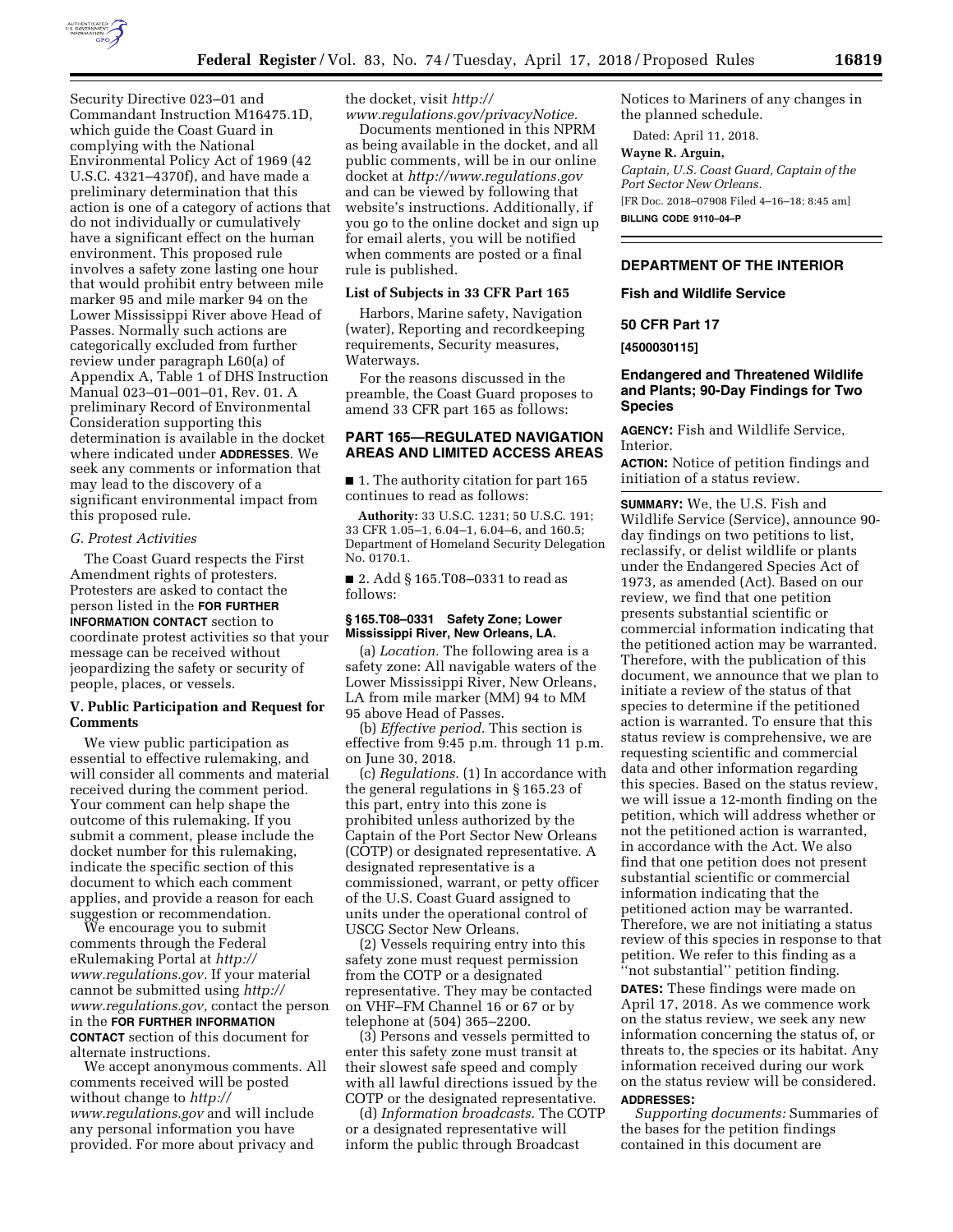available on *<http://www.regulations.gov>* under the appropriate docket number (see table under **SUPPLEMENTARY INFORMATION**). Supporting information in preparing these findings is available for public inspection, by appointment, during normal business hours by contacting the appropriate person, as specified in **FOR FURTHER INFORMATION CONTACT**.

*Submitting information:* If you have new scientific or commercial data or other information concerning the status of, or threats to, the species for which we made these petition findings, or their habitats, please submit that information by one of the following methods:

(1) *Electronically:* Go to the Federal eRulemaking Portal: *[http://](http://www.regulations.gov) [www.regulations.gov.](http://www.regulations.gov)* In the Search box, enter the appropriate docket number (see Table 1 under **SUPPLEMENTARY INFORMATION**). Then, click on the Search button. After finding the correct

document, you may submit information by clicking on ''Comment Now!'' If your information will fit in the provided comment box, please use this feature of *[http://www.regulations.gov,](http://www.regulations.gov)* as it is most compatible with our information review procedures. If you attach your information as a separate document, our preferred file format is Microsoft Word. If you attach multiple comments (such as form letters), our preferred format is a spreadsheet in Microsoft Excel.

(2) *By hard* copy: Submit by U.S. mail or hand-delivery to: Public Comments Processing, Attn: [Insert appropriate docket number; see Table 1 under **SUPPLEMENTARY INFORMATION**], U.S. Fish and Wildlife Service, MS: BPHC, 5275 Leesburg Pike; Falls Church, VA 22041– 3803.

We request that you send information only by the methods described above. We will post all information we receive on *[http://www.regulations.gov.](http://www.regulations.gov)* This

generally means that we will post any personal information you provide us (see Request for Information for Status Reviews, below, for more information).

*Not-substantial petition finding:* A summary of the basis for the notsubstantial petition finding contained in this document is available on *[http://](http://www.regulations.gov) [www.regulations.gov](http://www.regulations.gov)* under the appropriate docket number (see Table 2 under **SUPPLEMENTARY INFORMATION**). Supporting information in preparing this finding is available for public inspection, by appointment, during normal business hours by contacting the appropriate person, as specified under **FOR FURTHER INFORMATION CONTACT**. If you have new information concerning the status of, or threats to, this species, or its habitat, please submit that information to the appropriate person.

### **FOR FURTHER INFORMATION CONTACT:**

| Common name | Contact person                                         |
|-------------|--------------------------------------------------------|
|             | Bridget Fahey, 703-358-2163; bridget fahey@fws.gov.    |
|             | Mike Thabault, 303-236-4210; michael thabault@fws.gov. |

#### **SUPPLEMENTARY INFORMATION:**

#### **Background**

Section 4 of the Act (16 U.S.C. 1533) and its implementing regulations in title 50 of the Code of Federal Regulations (50 CFR part 424) set forth the procedures for adding a species to, or removing a species from, the Federal Lists of Endangered and Threatened Wildlife and Plants (Lists). Section 4(b)(3)(A) of the Act requires that we make a finding on whether a petition to add a species to the Lists (*i.e.,* ''list''), remove a species from the Lists (*i.e.,*  ''delist''), or to change a listed species' status from endangered to threatened, or from threatened to endangered (*i.e.,*  ''reclassify'') presents substantial scientific or commercial information indicating that the petitioned action may be warranted. To the maximum extent practicable, we are to make this finding within 90 days of our receipt of the petition and publish the finding promptly in the **Federal Register.** 

Our regulations in the Code of Federal Regulations (CFR) establish that substantial scientific or commercial information with regard to a 90-day petition finding refers to ''credible scientific or commercial information in support of the petition's claims such that a reasonable person conducting an impartial scientific review would conclude that the action proposed in the petition may be warranted'' (50 CFR 424.14(h)(1)(i)).

A species may be determined to be an endangered or threatened species because of one or more of the five factors described in section 4(a)(1) of the Act (16 U.S.C 1531 *et seq.*). The five factors are:

(a) The present or threatened destruction, modification, or curtailment of its habitat or range (Factor A);

(b) Overutilization for commercial, recreational, scientific, or educational purposes (Factor B);

(c) Disease or predation (Factor C); (d) The inadequacy of existing

regulatory mechanisms (Factor D); or (e) Other natural or manmade factors affecting its continued existence (Factor

E).

These factors represent broad categories of natural or human-caused actions or conditions that could have an effect on a species' continued existence. In evaluating these actions and conditions, we look for those that may have a negative effect on individuals of the species, as well as other actions or conditions that may ameliorate any negative effects or may have positive effects.

We use the term ''threat'' to refer in general to actions or conditions that are known to or are reasonably likely to negatively affect individuals of a

species. The term ''threat'' includes actions or conditions that have a direct impact on individuals (direct impacts), as well as those that affect individuals through alteration of their habitat or required resources (stressors). The term ''threat'' may encompass—either together or separately—the source of the action or condition or the action or condition itself. However, the mere identification of any threat(s) may not be sufficient to compel a finding that the information in the petition is substantial information indicating that the petitioned action may be warranted. The information presented in the petition must include evidence sufficient to suggest that these threats may be affecting the species to the point that the species may meet the definition of an ''endangered'' species or ''threatened'' species under the Act.

If we find that a petition presents such information, our subsequent status review will evaluate all identified threats by considering the individual, population, and species-level effects, and the expected response by the species. We will evaluate individual threats and their expected effects on the species, then analyze the cumulative effect of the threats on the species as a whole. We also consider the cumulative effect of the threats in light of those actions and conditions that will have positive effects on the species—such as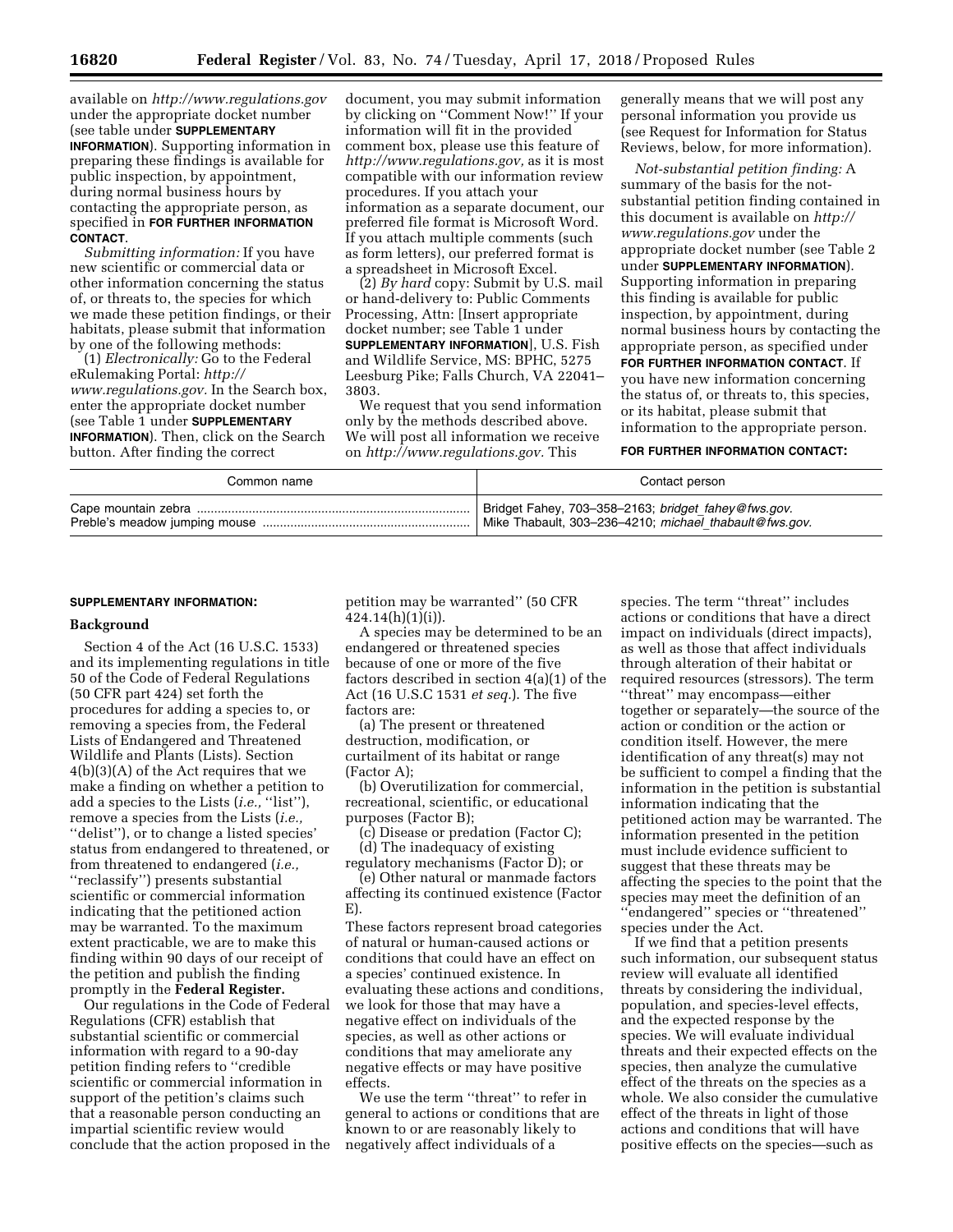any existing regulatory mechanisms or conservation efforts that may ameliorate threats. It is only after conducting this cumulative analysis of threats and the actions that may ameliorate them, and the expected effect on the species now and in the foreseeable future, that we can determine whether the species meets the definition of an ''endangered species'' or ''threatened species.''

If we find that a petition presents substantial scientific or commercial information, the Act requires us to promptly commence a review of the status of the species, and we will subsequently complete a status review in accordance with our prioritization methodology for 12-month findings (81 FR 49248; July 27, 2016).

# **Summaries of Petition Findings**

The petition findings contained in this document are listed in the tables below and the bases for the findings, along with supporting information, are available on *<http://www.regulations.gov>* under the appropriate docket number.

# TABLE 1—STATUS REVIEW

| Common name | Docket No.          | URL to docket on http://www.regulations.gov.              |
|-------------|---------------------|-----------------------------------------------------------|
|             | FWS–HQ–ES–2017–0100 | https://www.regulations.gov/docket?D=FWS-HQ-ES-2017-0100. |

### TABLE 2—NOT-SUBSTANTIAL PETITION FINDING

| Common name                   | Docket No.          | URL to docket on http://www.regulations.gov               |
|-------------------------------|---------------------|-----------------------------------------------------------|
| Preble's meadow jumping mouse | FWS-R6-ES-2017-0102 | https://www.regulations.gov/docket?D=FWS-R6-ES-2017-0102. |

# **Evaluation of a Petition To Delist the Cape Mountain Zebra or Reclassify the Subspecies as a Threatened Species Under the Act**

#### *Species and Range*

Cape mountain zebra (*Equus zebra zebra*): South Africa (Eastern and Western Cape provinces).

#### *Petition History*

On May 10, 2017, we received a petition dated May 10, 2017, from Conservation Force and the Professional Hunters Association of South Africa requesting that we delist the Cape mountain zebra (*Equus zebra zebra*) or reclassify the subspecies from an endangered species to a threatened species under the Act. The petition clearly identified itself as such and included the requisite identification information for the petitioner, required at 50 CFR 424.14(c). This finding addresses the petition.

### *Finding*

Based on our review of the petition and sources cited in the petition, we find that the petition presents substantial scientific or commercial information indicating that the petitioned action may be warranted for the Cape mountain zebra due to the reduction or elimination of threats related to the following: Habitat availability (Factor A); commercial and recreational use (Factor B); disease and predation (Factor C); hybridization and inbreeding (Factor E); and the inadequacy of existing regulations with regards to a number of these threats (Factor D) (for information about these factors, see Background, above). However, during our status review, we

will thoroughly evaluate all potential threats to the subspecies, including the extent to which any protections or other conservation efforts have reduced those threats. Thus, for this subspecies, the Service requests any information relevant to whether the subspecies falls within the definition of either ''endangered species'' under section 3(6) of the Act or ''threatened species'' under section 3(20) of the Act, including information on the five listing factors under section 4(a)(1) (see Request for Information for Status Reviews, below).

The basis for our finding on this petition, and other information regarding our review of the petition, can be found as an appendix at *[http://www.](http://www.regulations.gov) [regulations.gov](http://www.regulations.gov)* under Docket No. FWS– HQ–ES–2017–0100 under Supporting Documents.

### **Evaluation of a Petition To Delist the Preble's Meadow Jumping Mouse Under the Act**

#### *Species and Range*

Preble's meadow jumping mouse (*Zapus hudsonius preblei*): Colorado and Wyoming.

#### *Petition History*

On March 30, 2017, we received a petition dated March 29, 2017, from Pacific Legal Foundation (on behalf of Dr. Rob Roy Ramey II; Center for Environmental Science, Accuracy and Reliability; Wyoming Stock Growers Association; Colorado Cattlemen's Association; Colorado Association of Home Builders; and Housing and Building Association of Colorado Springs), requesting that the Preble's meadow jumping mouse be delisted under the Act due to an error in

taxonomic information. The petition clearly identified itself as such and included the requisite identification information for the petitioners, required at 50 CFR 424.14(c). This finding addresses the petition.

### *Finding*

Based on our review of the petition and the source cited in the petition, we find that the petition presents no additional or new information that would support a taxonomic revision for the Preble's mouse or that would indicate that the subspecies is not a valid entity under the Act. Therefore, we find that the petition does not present substantial scientific or commercial information indicating that delisting the Preble's meadow jumping mouse may be warranted. Because the petition does not present substantial information indicating that delisting the Preble's meadow jumping mouse may be warranted, we are not initiating a status review of this species in response to this petition. However, we ask that the public submit to us any new information that becomes available concerning the status of, or threats to, this species or its habitat at any time (see *Not-substantial petition finding*  under **ADDRESSES**, above).

The basis for our finding on this petition, and other information regarding our review of this petition, can be found as an appendix at *[http://](http://www.regulations.gov) [www.regulations.gov](http://www.regulations.gov)* under Docket No. FWS–R6–ES–2017–0102 under Supporting Documents.

# **Request for Information for Status Reviews**

When we make a finding that a petition presents substantial